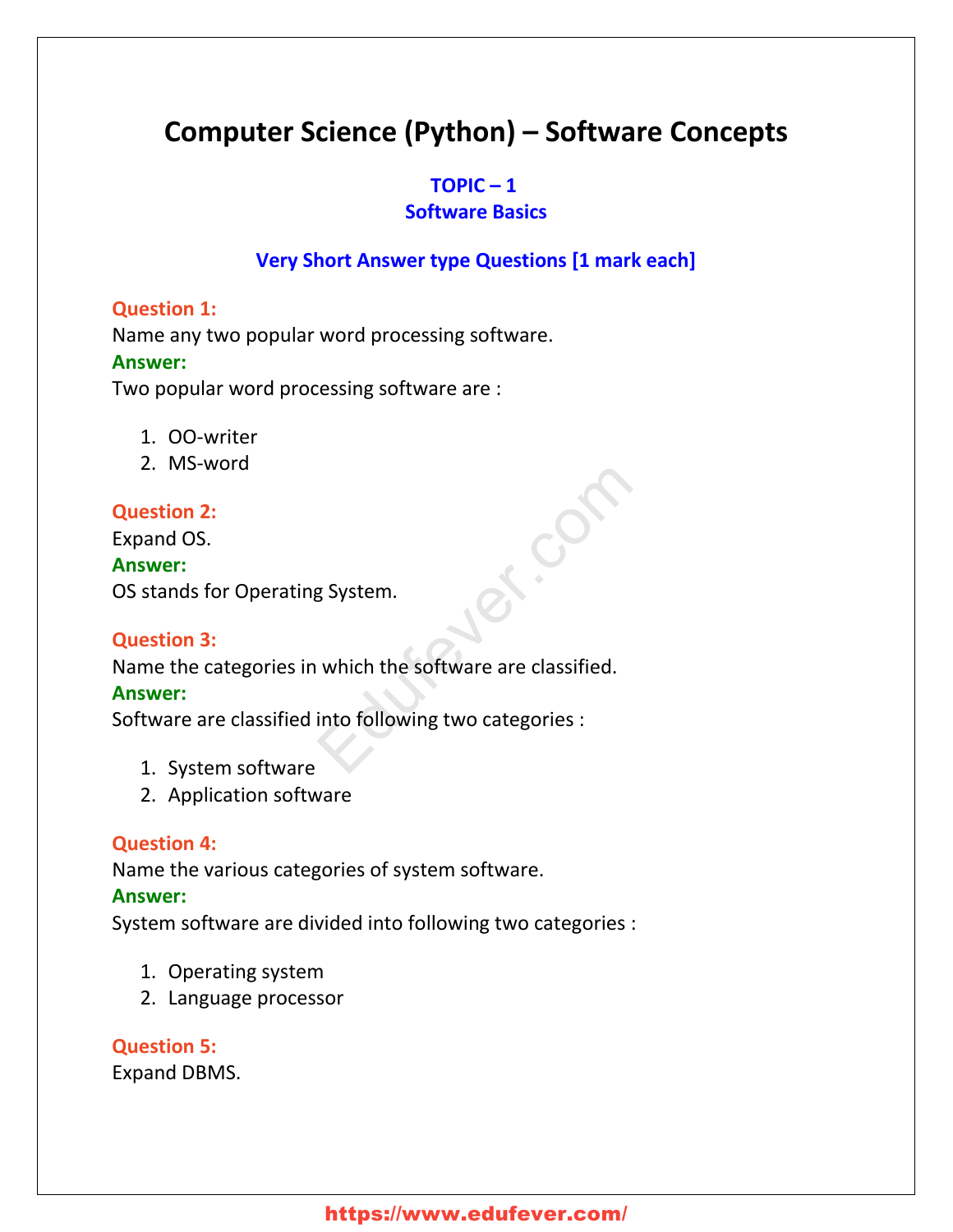DBMS stands for Data Base Management System.

#### **Question 6:**

What is the full form of DTE

#### **Answer:**

DTP stands for Desk Top Publishing.

#### **Question 7:**

Expand IOCS. **Answer:** IOCS stands for Input-Output Control System.

#### **Question 8:**

Write the name of the part of machine level instruction, which tells the central processor what has to be done.

#### **Answer:**

Operation code.

#### **Question 9:**

A system program that combines the separately compiled modules of a program into a form suitable for execution. part of machine level instruction, which<br>be done.

#### **Answer:**

Linking loader.

#### **Question 10:**

Which system software does the job of merging the records from two files into one ?

# **Answer:**

Utility program.

#### **Question 11:**

A computer cannot "boot" if it does not have the

#### **Answer:**

Operating system.

#### **Question 12:**

Write the name of the system program that sets up an executable program in the main memory ready for execution.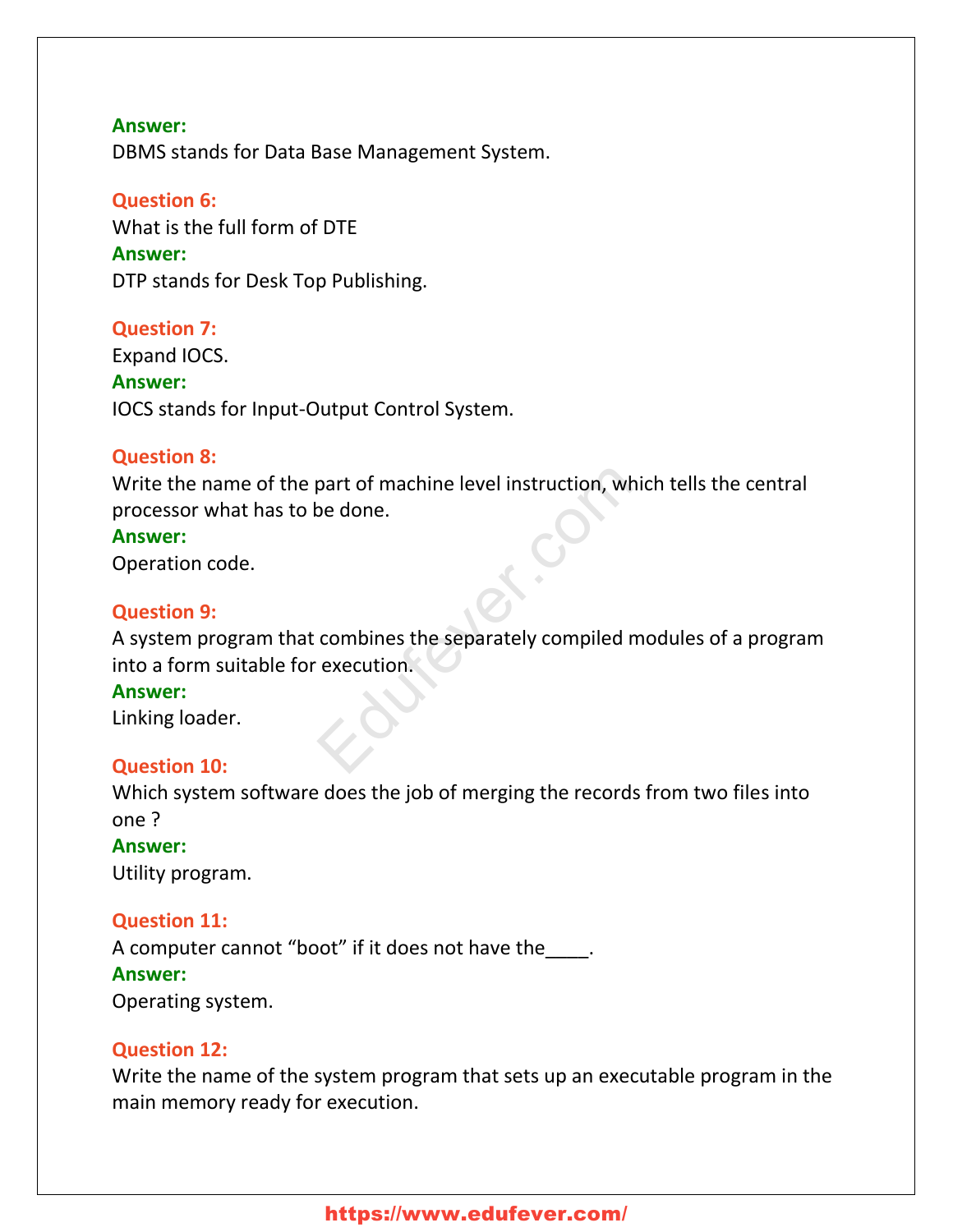Loader.

# **Question 13:**

What do you mean by FIFO algorithm ?

# **Answer:**

It means execute first job that is entered first in the queue. It stands for First In First Out algorithm. 1

# **Question 11:**

What do you mean by bug ?

# **Answer:**

A bug is logical error in a program.

# **Short Answer type Questions – I [2 mark each]**

# **Question 1:**

Define Software. Give its types.

# **Answer:**

Software represents the set of programs that controls the operation of a computer system and utilizes hardware. Software are of two types : Answer type Questions - I [2 mark eats types.<br>
Exprese.<br>
Expreses.<br>
Expreses that controls the operatilizes hardware.<br>
Note:<br>
Note:<br>
Note:

- 1. System Software
- 2. Application Software.

# **Question 2:**

What is system software ? What are its components ?

# **Answer:**

System Software : The software which controls the internal operations of the computer and creates an interface with software and hardware is known as system software.

The system softwares can be divided into two categories :

- 1. Operating system
- 2. Language processors

# **Question 3:**

What do you mean by operating system ?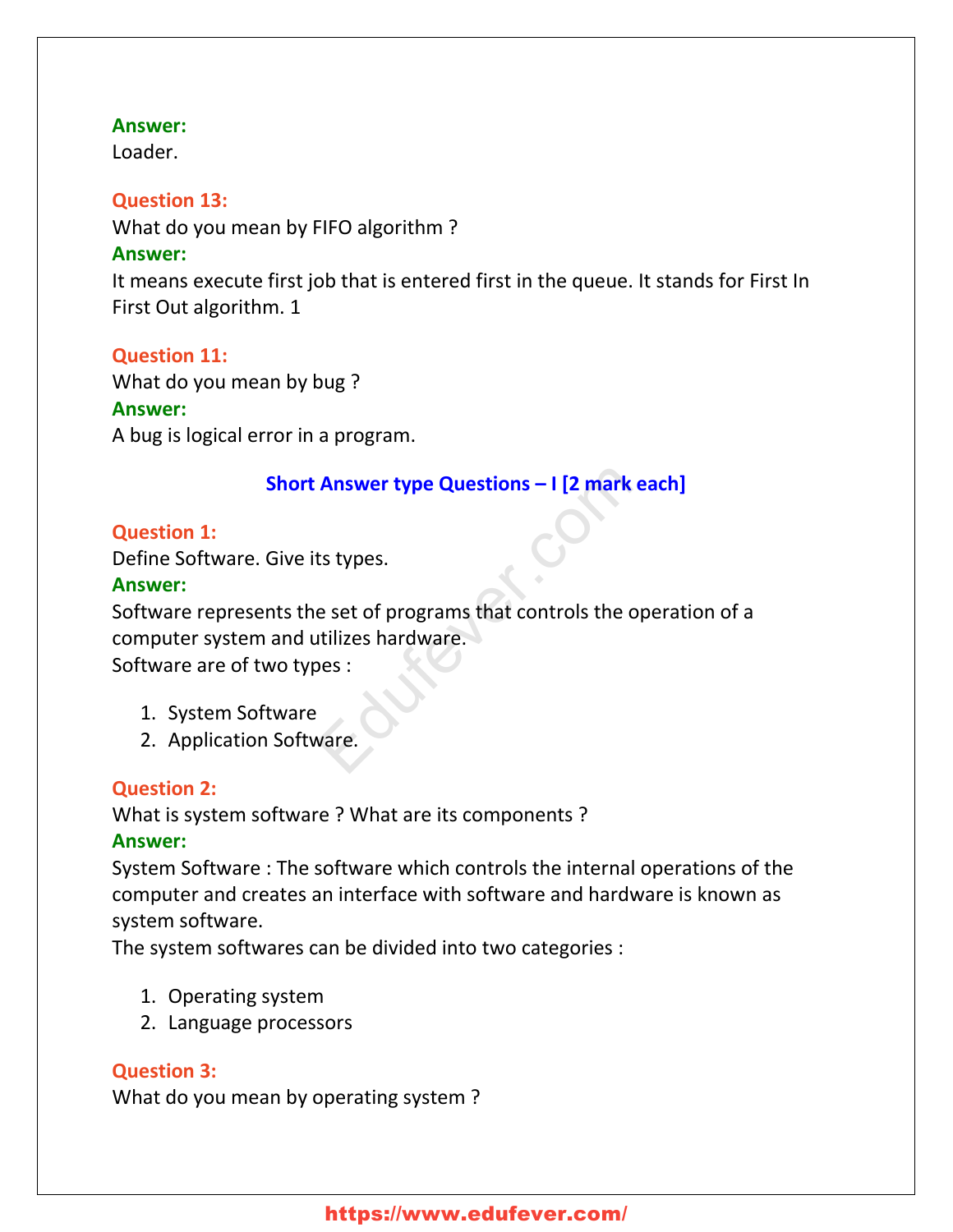Operating System is a software program which manages the hardware and software resources and links them. It creates an interface between hardware and software. It is a bridge between the hardware and the software.

# **Question 4:**

What do you mean by graphics software ?

### **Answer:**

Graphics software is the application software which can manipulate images, known as graphics software. The graphics software can incorporate images, text, sound, animation and video sequence.

# **Question 5:**

Name the various categories of application software.

# **Answer:**

Application software can be divided into following three categories : sones or application software.<br>
In be divided into following three cates<br>
ware<br>
pries of packages.<br>
r categories of packages :

- 1. Packages
- 2. Utilities
- 3. Customized Software

# **Question 6:**

Name the major categories of packages.

# **Answer:**

Following are the major categories of packages :

- 1. Word processing software
- 2. Database management software
- 3. Spreadsheets
- 4. Desktop publishing software
- 5. Graphics, multimedia and presentation applications.

# **Question 7:**

Explain utility program.

# **Answer:**

A program that performs a specific task related to the management of computer functions, resources, or files as password protection, memory management, virus protection, and file compression.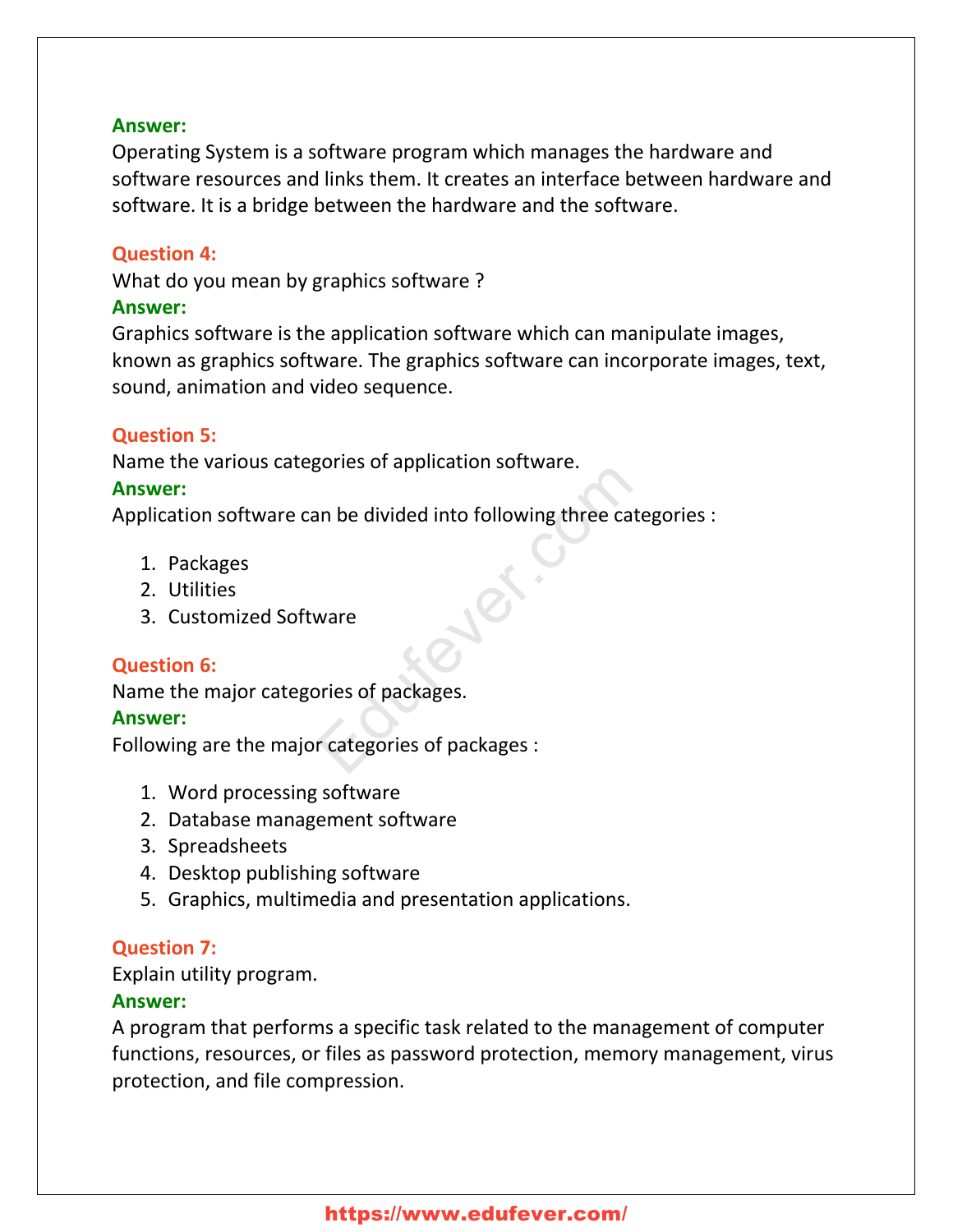# **Question 8:**

Give examples of utility programs.

#### **Answer:**

some examples of utility programs are :

- 1. Virus scanners
- 2. Disk defragmenters
- 3. Encryption utilities
- 4. Backup software

# **Short Answer type Questions – II [3 mark each]**

### **Question 1:**

Explain operating system and utility system software.

### **Answer:**

Operating systems are essential for running a computer. However, as part of the operating system, there are often other programs which are not essential to the running of the computer. These are known as utilities. If they were not there, they would not affect the working of the computer. 3 essential for running a computer. How<br>e are often other programs which are r<br>er. These are known as utilities. If they<br>orking of the computer. 3<br>on software and operating system wor<br>m, it sends commands to the computer<br>of

# **Question 2:**

How does the application software and operating system work together ? **Answer:**

When we use a program, it sends commands to the computer. But the computer is just a heap of nuts and bolts and computer chips. It can't understand the commands by itself. So the operating system catches the commands and tells the computer what you want it to do.

# **Question 3:**

What are open source software ? Give its examples.

# **Answer:**

Open source software is that computer software whose source code is made available with a license in which the copyright holder provides the rights to read, change and distribute the software for any purpose. For example : Linux, Unix etc.

# **Question 4:**

What are the criteria of software development industry to consider a software as open source software ?

# **Answer:**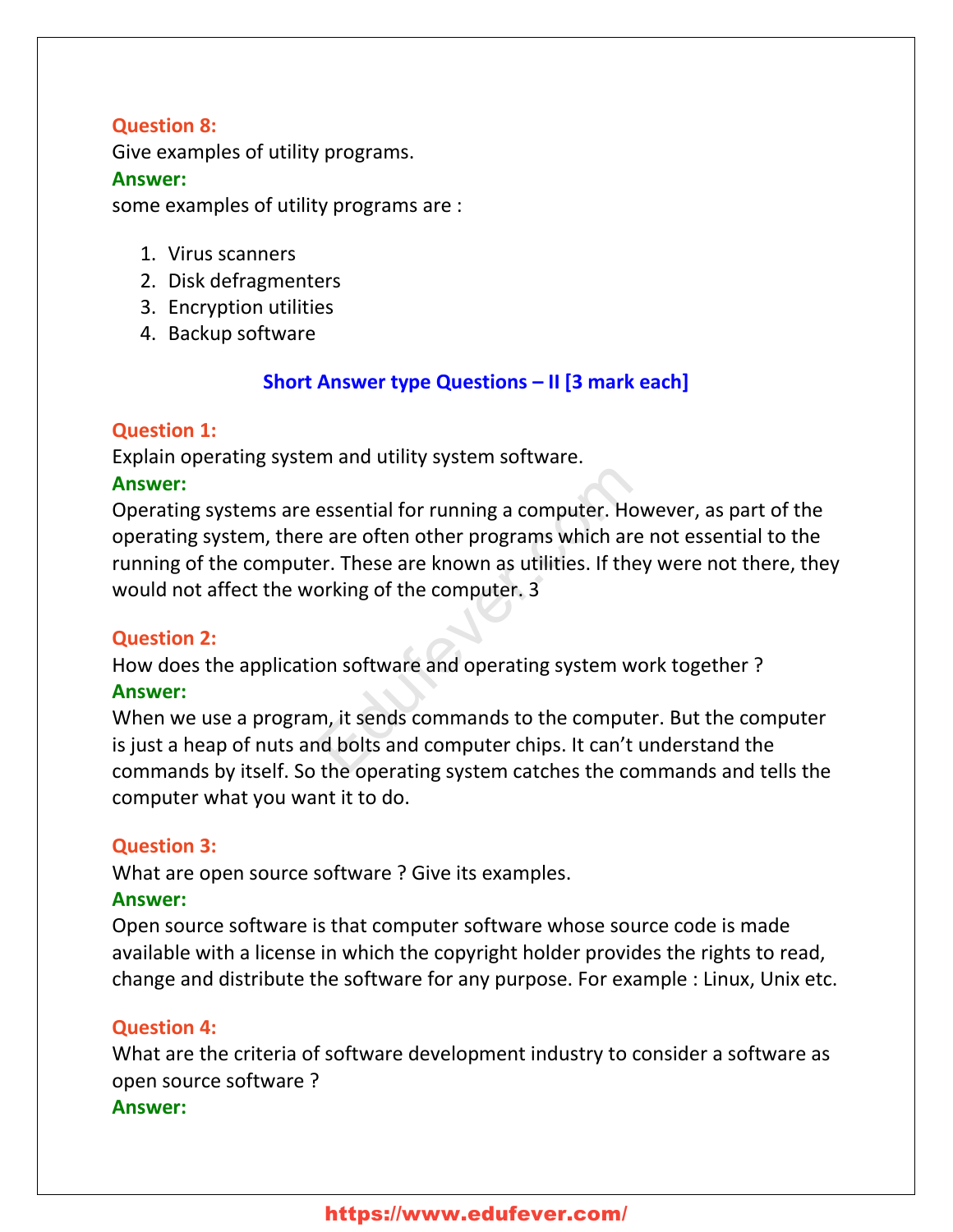For a software to be considered as open source software it should meet certain criteria, they are :

- 1. It should be available free or at low cost.
- 2. Source code must be included.
- 3. Everyone should be allowed to edit the source code.
- 4. Modified versions can be redistributed.

### **Question 5:**

What are Freeware ? Give its examples.

### **Answer:**

It generally refers to the software which re available for use at no cost or for an optional fee to avail all the functions of the software. For example : WordPad, Paint, Notepad etc.

### **Question 6:**

What are Shareware ? Give its examples.

### **Answer:**

It is that software which is made available with

a right to redistribute copies. It is also known as "Try Before You Buy." For example : wondershare, Kaspersky antivirus etc. Give its examples.<br>
h is made available with<br>
opies. It is also known as "Try Before Y<br>
e, Kaspersky antivirus etc.<br>
oftware ? Give its examples.<br>
sowned by an individual or a company.

# **Question 7:**

What are Proprietary Software ? Give its examples.

### **Answer:**

It is a software which is owned by an individual or a company. Their source code is always kept secret. For example : Microsoft windows, adobe flash player etc.

# **Long Answer type Questions [4-5 mark each]**

# **Question 1:**

What are the functions of a file system ?

#### **Answer:**

The major functions of a file system are given below :

- 1. It provides file naming freedom to the users and permits controlled sharing of files.
- 2. It provides long and short term storage of files.
- 3. It provides security against loss of information due to system failure.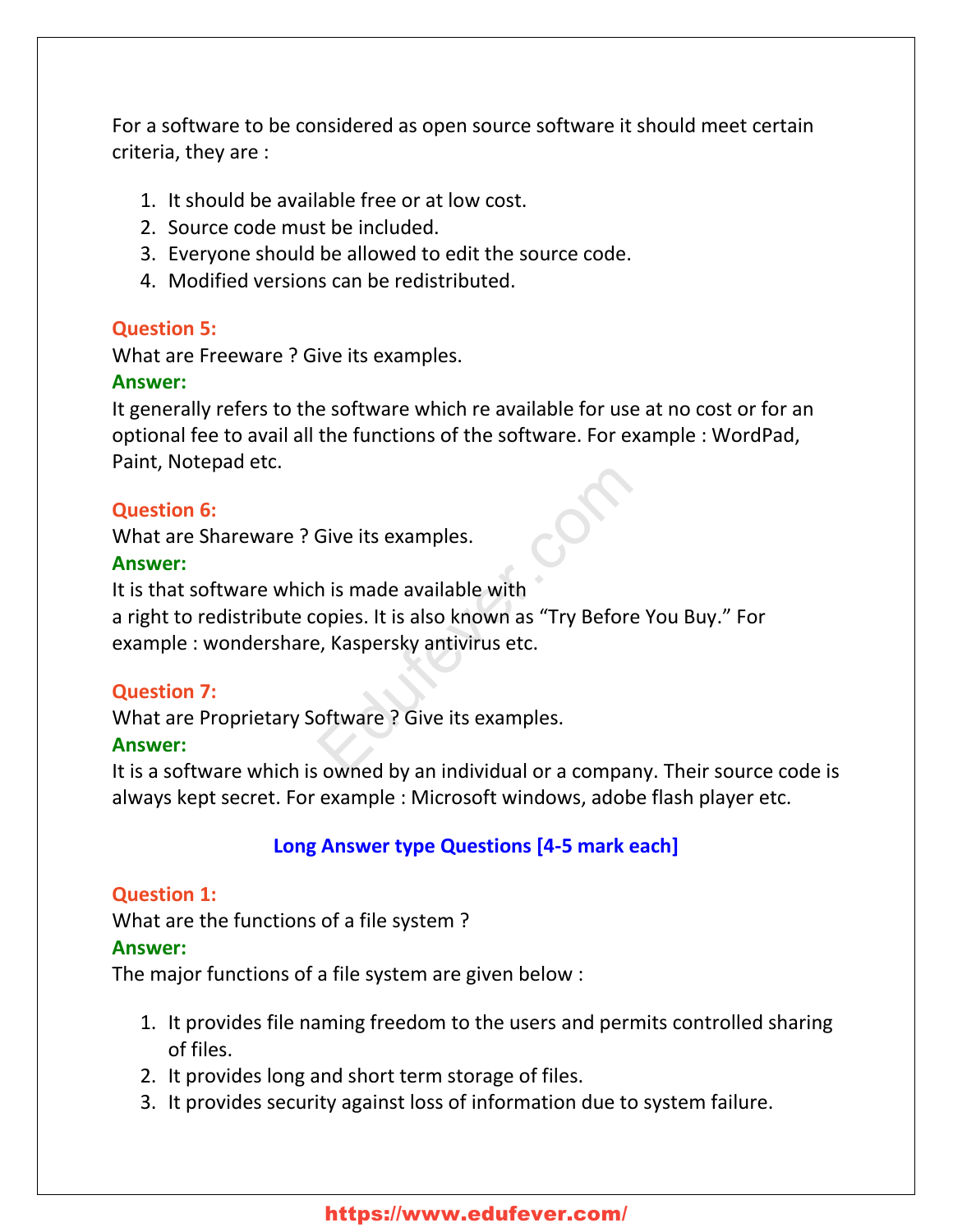4. It also provides file recovery modules, if required. [1 mark for each point]

### **Question 2:**

Define following with examples :

- 1. Word processing packages
- 2. Spreadsheet packages
- 3. DBMS packages.

What are the functions of a file system ? **Answer:**

- 1. Word processing packages : It is a software package that processes textual matter created to a right to redistribute copies. It is also known as "Try Before You Buy." For example : wondershare, Kaspersky antivirus etc. organize an error free document. Some popular word processing packages are Wordstar, MS- WORD, Word Perfect, Softword etc.
- 2. Spreadsheets packages : It is a software package that accepts data in a tabular form i.e., in rows and columns and allows the user to manipulate, calculate, edit and analyze the data in the required manner. Some popular spreadsheet packages are, LOTUS 1-2-3, MS-Excel and Quattro Pro.
- 3. Data base management software (DBMS) packages : A DBMS package is a software package which manages the different database with home bulk information in the form of data. It can manage, add, delete and modify the database. Examples : FoxPro, FOXBase, SYBase, Dbase IV & MS-Access etc. For example : wondershare, Kaspersk<br>
Free document. Some popular word p<br>
S- WORD, Word Perfect, Softword etc.<br>
ckages : It is a software package that a<br>
in rows and columns and allows the u<br>
d analyze the data in the requi

#### **TOPIC-2**

# **Operating System(OS)**

# **Very Short Answer type Questions [1 mark each]**

#### **Question 1:**

Expand the term ROM-BIOS.

#### **Answer:**

ROM-BIOS stands for Read Only Memory-Basic Input Output System.

# **Question 2:**

What do you mean by POST ?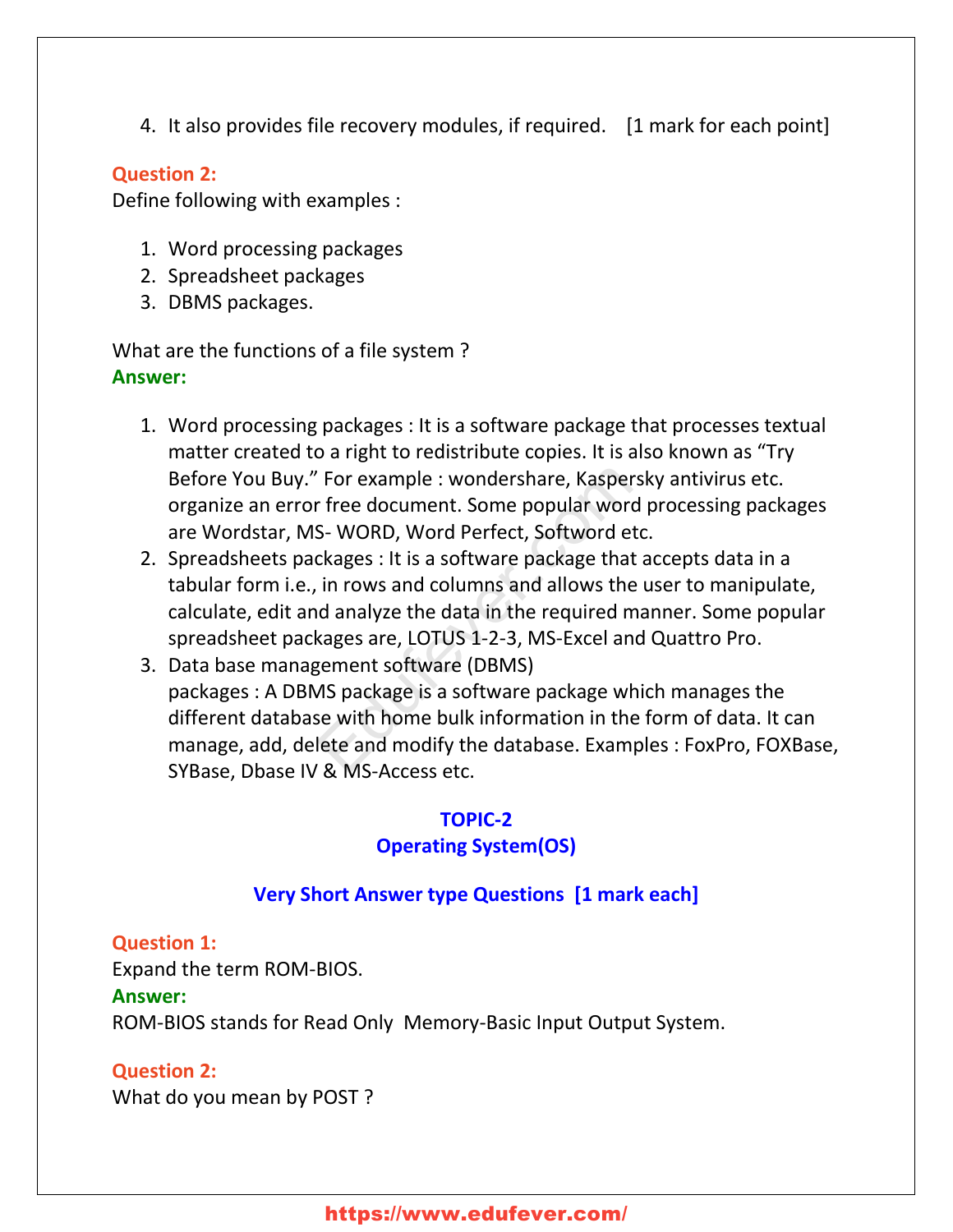POST—Power On Self-Test.

#### **Question 3:**

What are executable files ?

#### **Answer:**

Executable files are those files that can directly be executed by the command processor. The files with extension, exe or com are known as executable files.

#### **Question 4:**

Expand GUI.

#### **Answer:**

GUI stands for Graphical User Interface.

#### **Question 5:**

Why GUI is used ?

#### **Answer:**

GUI is used as an interaction between software and the user. Action between software and the user.<br>And the user.<br>Education of the set of the set of the set of the set of the set of the set of the set of the set of the set of the set of the set of the set of the set of the set of the

#### **Question 6:**

Does MS-Windows provides GUI ?

#### **Answer:**

Yes, MS-Windows provides GUI.

#### **Question 7:**

What is MS-DOS ?

#### **Answer:**

MS-DOS stands for Microsoft Disk Operating System. It is a Command User Interface (CUI), single user multi-tasking operating system.

#### **Question 8:**

What is considered as a file manager in Windows 98?

#### **Answer:**

Windows Explorer is considered as a file manager in Windows 98.

#### **Question 9:**

What happens to the files when they are deleted ?

#### **Answer:**

When files are deleted, they move to Recycle Bin.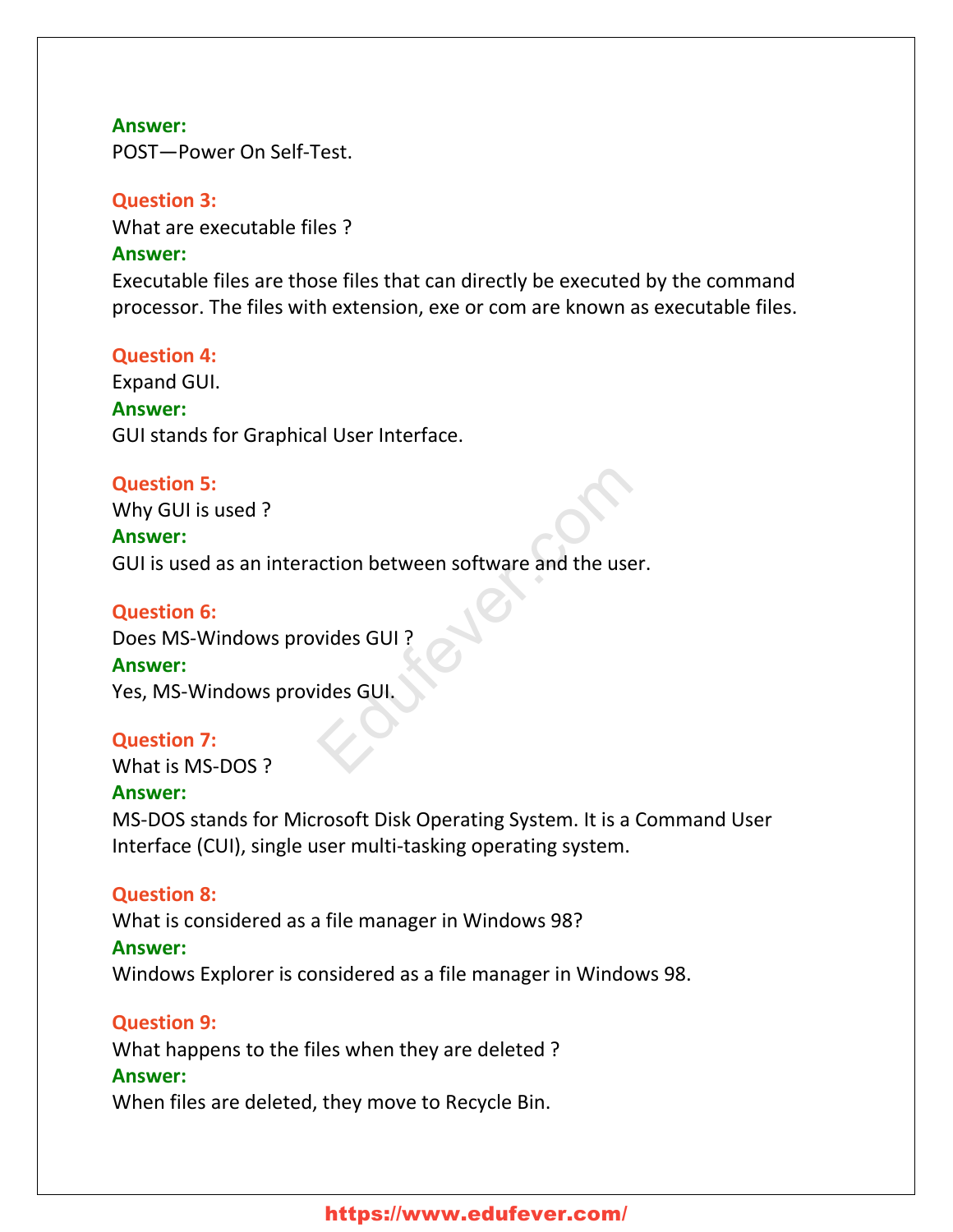# **Short Answer type Questions – I [2 mark each]**

#### **Question 1:**

Define Operating system. Give the names of any three operating systems. **Answer:**

Operating System is defined as a collection of programs that coordinates the operations of computer hardware and software. It acts as a bridge or interface between man and machine. Operating system is a system software which is mandatory for all computer systems to operate. It is a general purpose software. Some commonly used operating systems are Windows, BOSS etc.

#### **Question 2:**

Explain I/O System Management

### **Answer:**

I/O system hides the peculiarities of specific hardware devices from the user. Only the device driver knows the peculiarities of the specific device to which it is assigned.

### **Question 3:**

Why the different versions of DOS are required ?

#### **Answer:**

With the invention of new hardware devices, an up gradation is required in the system software i.e., operating system. It develops a need of upgraded versions of DOS. Explicit is of specific hardware device<br>
Some the peculiarities of the specific device<br>
Some some some the specific device<br>
Some some some that<br>
Some that the specific specific set of<br>
Some that the specific specific speci

# **Question 4:**

Differentiate between internal commands and external commands of DOS. **Answer:**

Internal commands are those that are directly interpreted by the command processor command, com.

Whereas, external commands are those that are interpreted with the help of external files with extensions.com or .exe.

# **Question 5:**

Name some of the icons available on windows.

#### **Answer:**

Some of the icons available on windows are:

1. Application icons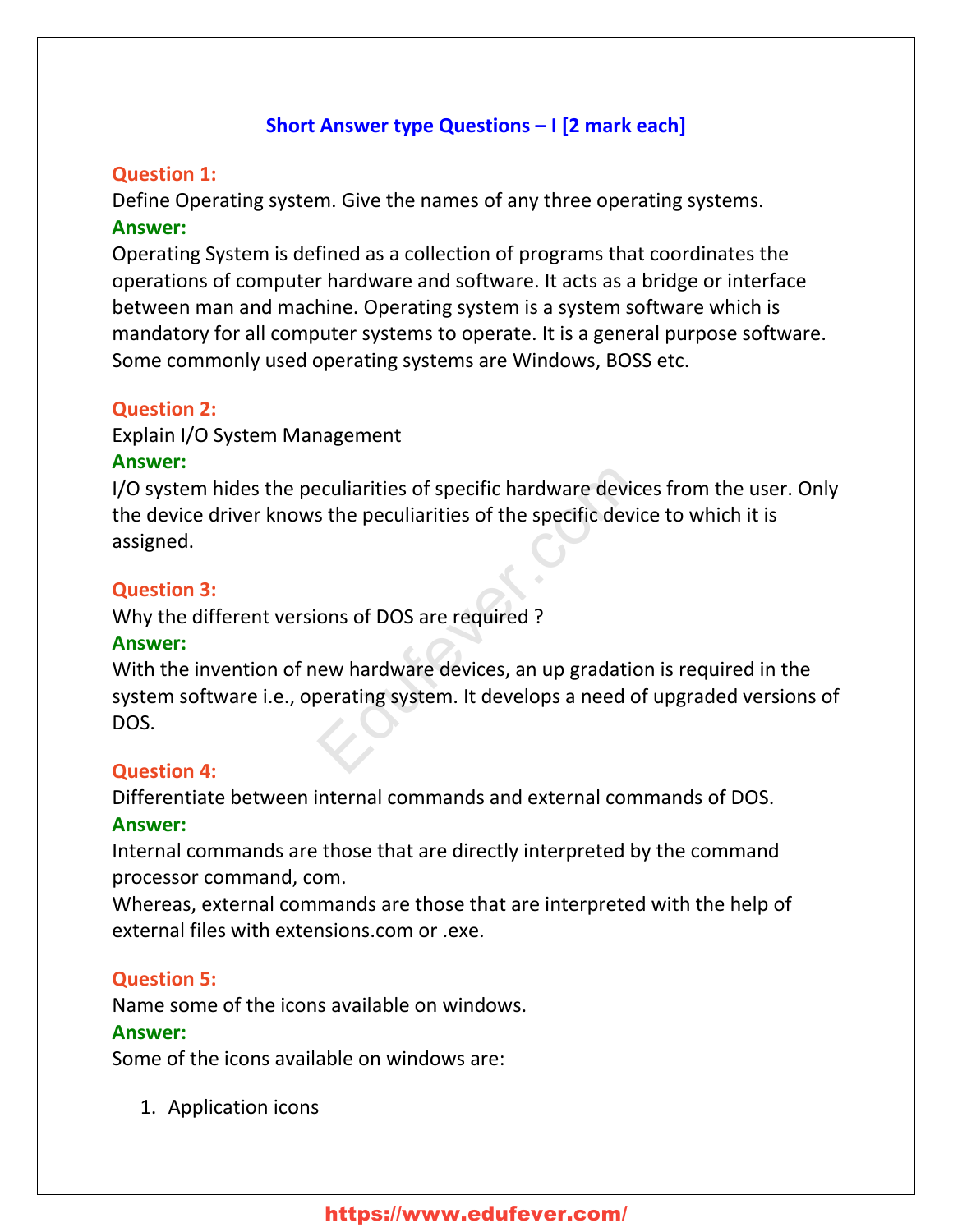- 2. Shortcut icons
- 3. Documents icons
- 4. Disk-Drive icons.

# **Question 6:**

What is the difference between MS-Windows and MS-DOS ?

### **Answer:**

MS-WINDOWS is a GUI (Graphic User Interface), single user multitasking operating system.

Whereas, MS-DOS is a CUI (Command User Interface) single user multi-tasking operating system.

MS-Windows is more user friendly in comparison to MS-DOS.

# **Short Answer type Questions – II [3 mark each]**

# **Question 1:**

Write the objectives of operating system.

# **Answer:**

(a) To hide details of hardware by creating abstraction : An abstraction is software that hides lower level details and provides a set of higher- level functions. (b) To allocate resources to processes (manage resources) : An operating system controls how processes (the active agents) may access resources (passive Allower type Questions and point to the contract operating system.<br>
In an ard ware by creating abstraction : An able tails and provides a set of higher-levers to processes (manage resources) : A sittle active agents) may a

entities).

(c) Provide a pleasant and effective user interface : The user interacts with the operating systems through the user interface and usually interested in the "look and feel" of the operating system.

# **Question 2:**

Write the general goals of scheduling.

# **Answer:**

- (a) Fairness
- (b) Policy enforcement
- (c) Efficiency
- (d) Response time
- (e) Turnaround time
- (f) Throughput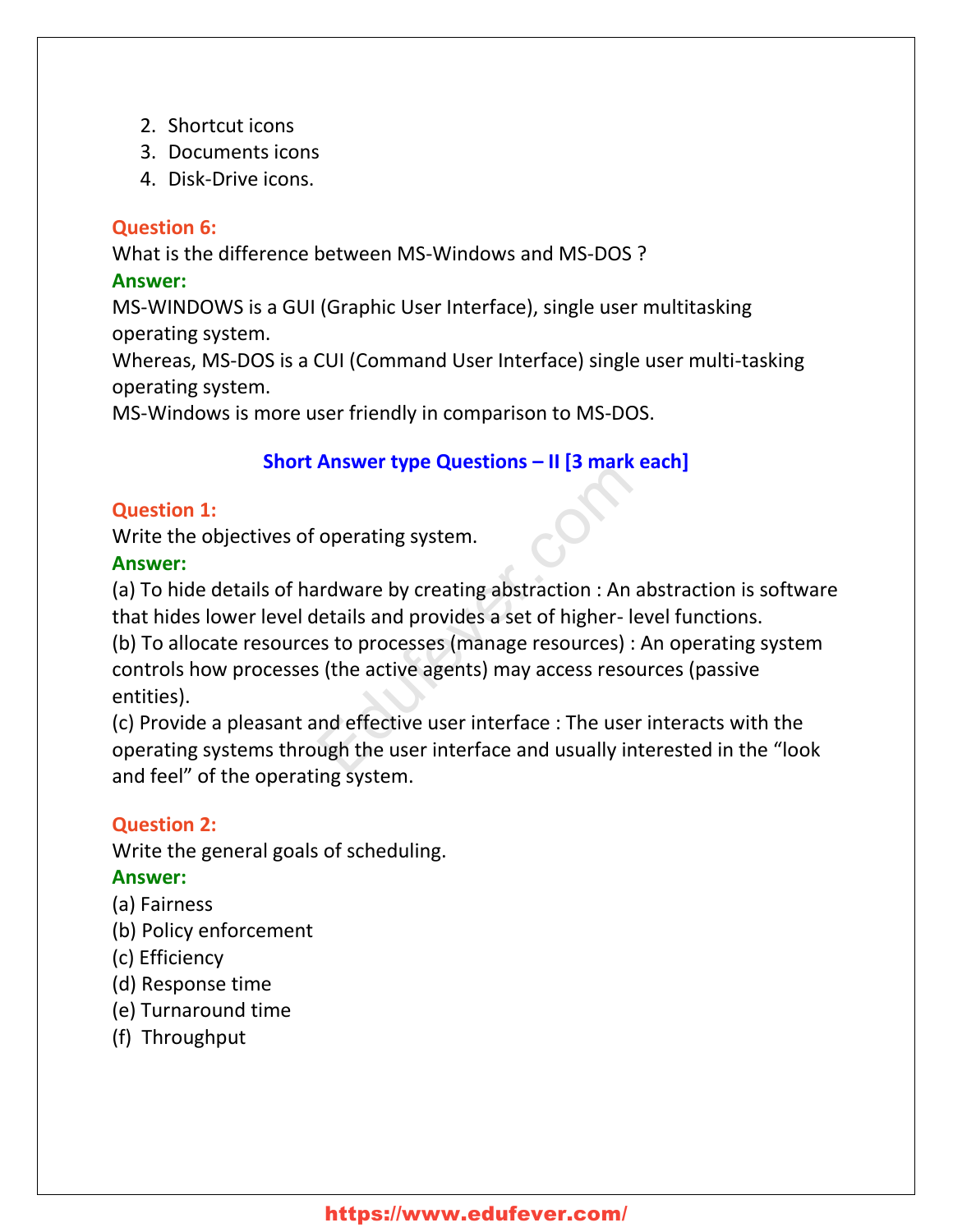### **Question 3:**

Define Race Conditions.

#### **Answer:**

In operating systems, processes that are working together share some common storage (main memory, file etc.) that each process can read and write. When two or more processes are reading or writing some shared data and the final result depends on who runs precisely, when, are called race conditions.

# **Question 4:**

Explain real-time operating system.

# **Or**

Write a short note on real-time operating system.

# **Or**

Write a short note on RTOS.

# **Answer:**

A real-time operating system (RTOS) is an i operating system that guarantees a certain capability within a specified time constraint. For example, an operating system might be designed to ensure that a certain object was available for a robot on an assembly line. SILUS.<br>
System (RTOS) is an i operating system<br>
in a specified time constraint. For examined to ensure that a certain object was<br>
ating system.<br>
And the system of the system of the system of the system of the system of the

# **Question 5:**

Explain multi-user operating system.

# **Or**

Write a short note on multi user operating system.

# **Answer:**

It is the type of operating system that allows many users to take the advantage of computer's resources simultaneously.

For example : UNIX, VMS etc.

# **Question 6:**

Explain single user operating system.

# **Or**

Write a short note on single user operating system.

**Answer:**As it is clear from the name single user operating system is designed for one user to effectively use a computer at a time.

For example : Windows 2007, Windows 8 etc.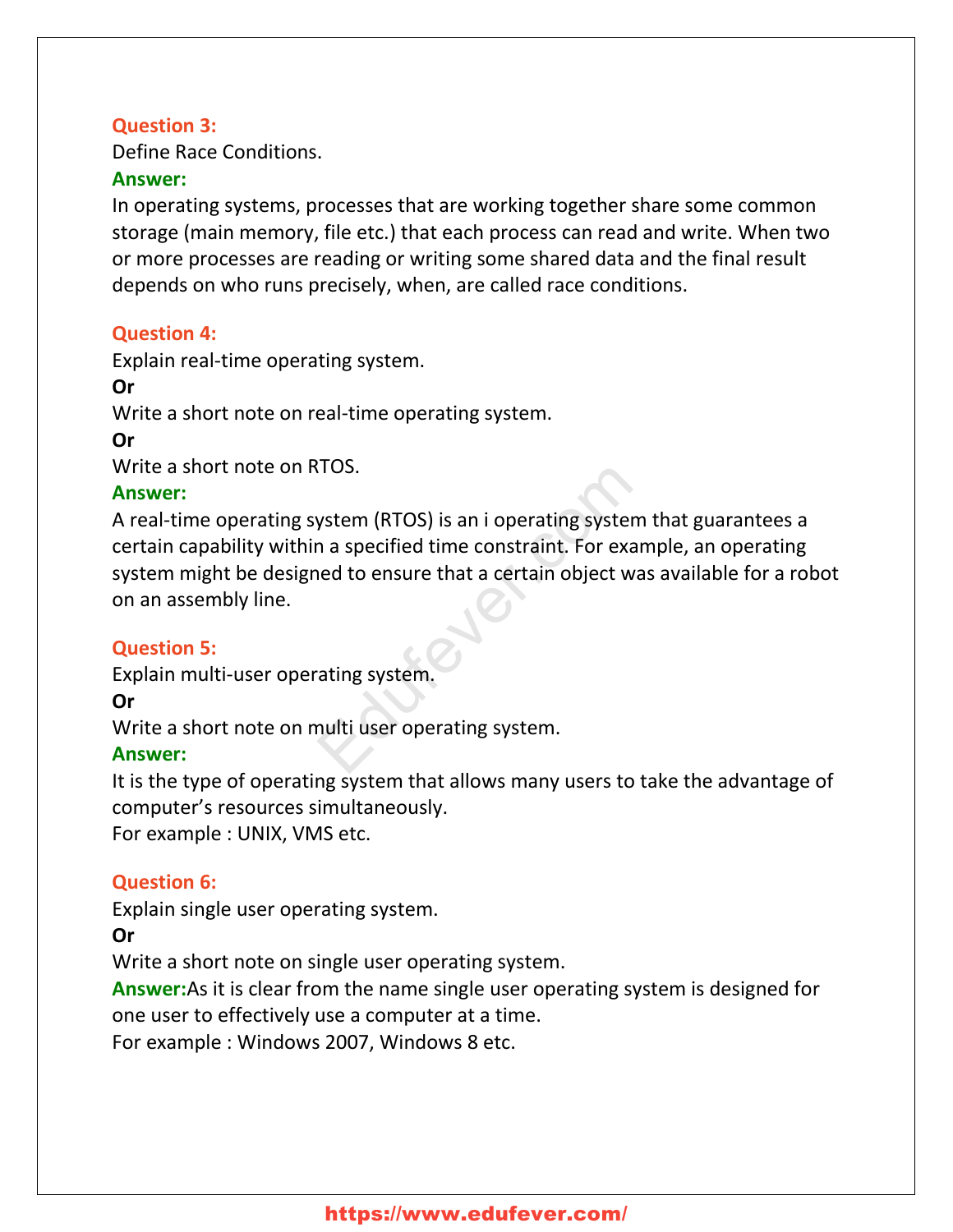# **Question 7:**

What is an operating system and how are they classified on the basis of interaction ?

### **Answer:**

Operating System is defined as a collection of programs that coordinates the operations of computer hardware and software. It acts as a bridge or interface between man and machine. Operating system is a system software which is mandatory for all computer systems to operate. It is a general purpose software. On the basis of interaction, operating systems are divided in two types :

- 1. GUI(Graphical user interface) based.
- 2. CUI(Character user interface) based.

# **Question 8:**

Explain Sun Solaris.

# **Or**

Write a short note on OS which is developed by the Sun Company.

# **Answer:**

Sun Solaris also known as SunOS or Sun it is the name of the Sun company's Unix variant operating system that was originally installed on SPARC computers. It is sold together with the OPENLOOK user interface Open Windows. This bundle is known as Solaris. S which is developed by the Sun Compas SunOS or Sun it is the name of the Sun that was originally installed on SPAR<br>OPENLOOK user interface Open Windo

# **Question 9:**

Give any six advantages of UNIX.

# **Answer:**

- 1. Full multitasking with protected memory.
- 2. Available on a wide variety of machines
- 3. A rich set of small commands and utilities that do specific tasks well.
- 4. Ability to string commands and utilities together in unlimited ways to accomplish more complicated tasks.
- 5. Optimized for program development, and thus for the unusual circumstances that are the rule in research.
- 6. A powerfully unified file system. Everything in a file : data, programs and all physical devices.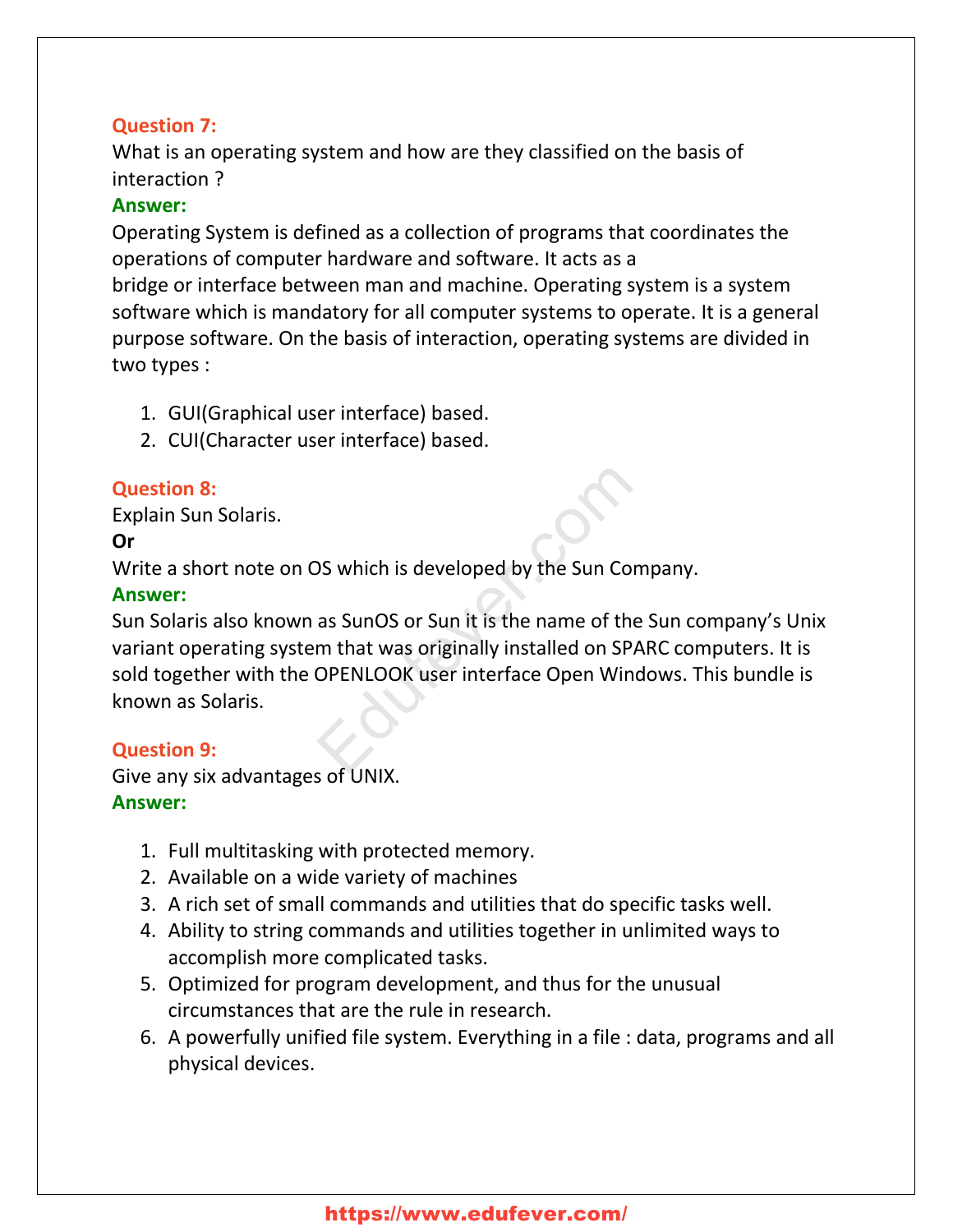# **Question 10:**

Write any three disadvantages of UNIX. **Answer:**

- 1. The traditional command line shell interface is user hostile, i.e., designed for the programmer, not the casual user.
- 2. Commands often have cryptic names and give very little response to tell the user what they are doing. Much use of special keyboard characterslittle types have unexpected results.
- 3. To use Unix well, you need to understand some of the main design features. Its power comes from knowing how to make commands and programs interact with each other, not just from treating each as a fixed black box.

### **Question 11:**

Give any three advantages of windows.

#### **Answer:**

The three advantages of windows are as follows

- 1. Microsoft has made several advancements and changes that have made it much easier to use operating system, and although arguably it may not be the easiest operating system, it is still easier than Linux. ges of windows.<br>
Summary and advancements and change<br>
Summary and although argumes are operating system, and although argumes are amount of Microsoft windows use<br>
Summary a summary and although argumes are amount of Micros
- 2. Because of the large amount of Microsoft windows users, there is a much larger selection of available software programs, utilities, and games for windows.
- 3. Microsoft windows includes its own help section, has vast amount of available online documentation and help, as well as books on each of the versions of windows.

# **Question 12:**

Give three disadvantages of Windows.

#### **Answer:**

The three disadvantages of windows are as follows :

1. Microsoft Windows can run between \$ 50.00 – \$150.00 US dollars per each license copy.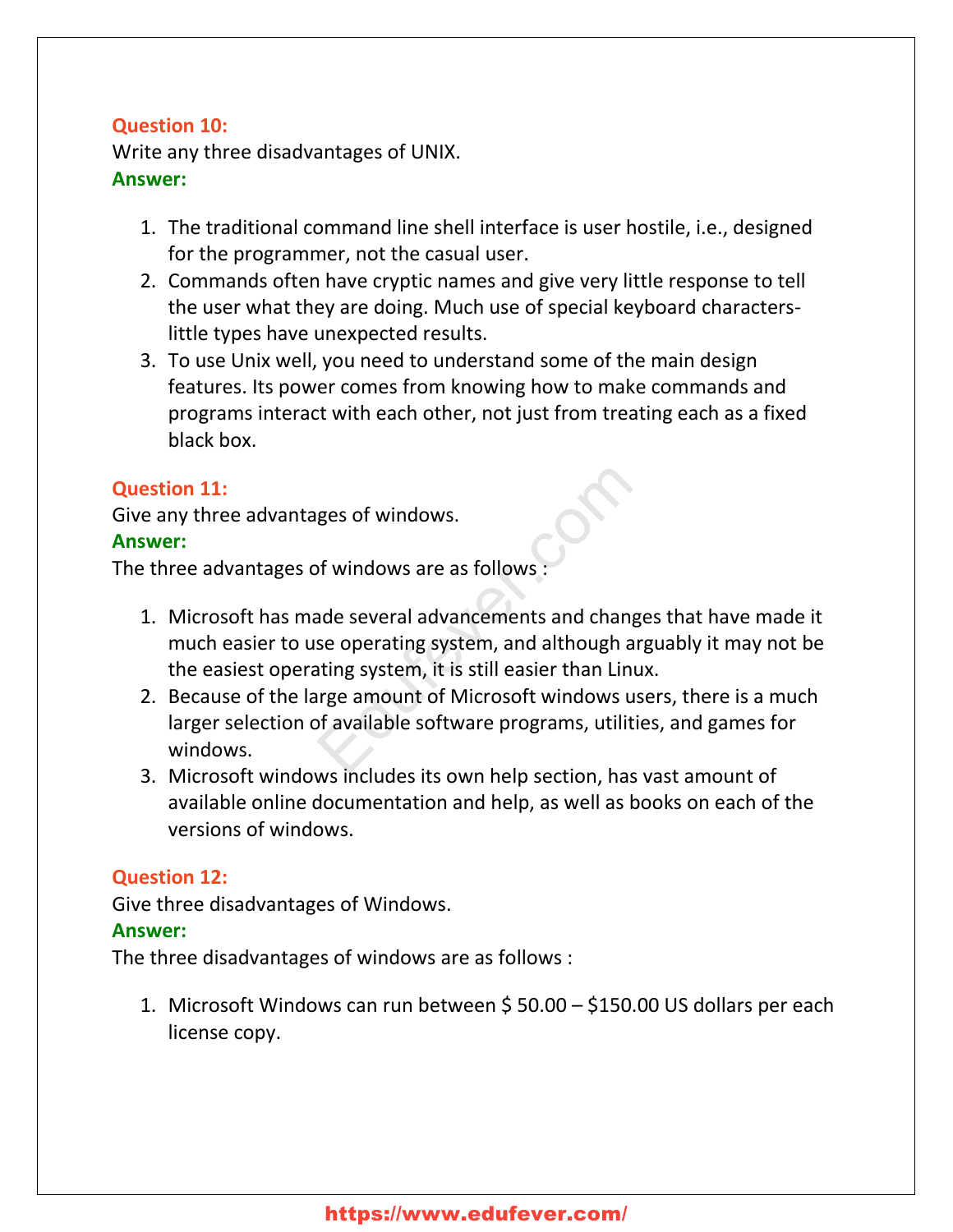- 2. Although Microsoft Windows has made great improvements in reliability over the last few versions of Windows, it still cannot match the reliability of Linux.
- 3. Although Windows does have software programs, utilities, and games for free, the majority of the programs will cost anywhere between \$20.00 – \$200.00+ US dollars per copy.

#### **Question 13:**

Explain Bharat Operating System Solutions.

# **Answer:**

Bharat Operating System Solutions (BOSS) is a free and open source computer operating system developed by the National Resource Centre for Free/Open Source Software (NRCFOSS) of India. This software is also known by the acronym BOSS GNU/Linux or simply BOSS Linux. The latest version of this operating system, BOSS GNU/Linux Version 5.0, was released in August 2013. This software package has been described as "India's own PC operating system" the most meaningful product to come out of the Indian software industry in decades and a work that a government department has done The software has also been endorsed by the Government of India for adoption and implementation on a national scale. ply BOSS LINUX. The latest version of the<br>
on 5.0, was released in August 2013. The<br>
"India's own PC operating system" the<br>
"the Indian software industry in decade<br>
ont has done The software has also been<br>
one and implemen

# **Question 14:**

Explain Android. **Answer:**

- 1. Android is a Linux-based operating system for mobile devices such as smartphones and tablet computers. It is developed by the Open Handset Alliance, led by Google, and other companies.
- 2. Google purchased the initial developer of the software, Android Inc., in 2005. The unveiling of the Android distribution in 2007 was announced with the founding of the Open Handset Alliance, a consortium of 86 hardware, software, and telecommunication companies devoted to advancing open standards for mobile devices. Google releases the Android code as open-source, under the Apache License. The Android Open Source Project (AOSP) is tasked with the maintenance and further development of Android.
- 3. The first phone of lun on the Android OS was the HTC Dream which was launched on 22nd October 2008.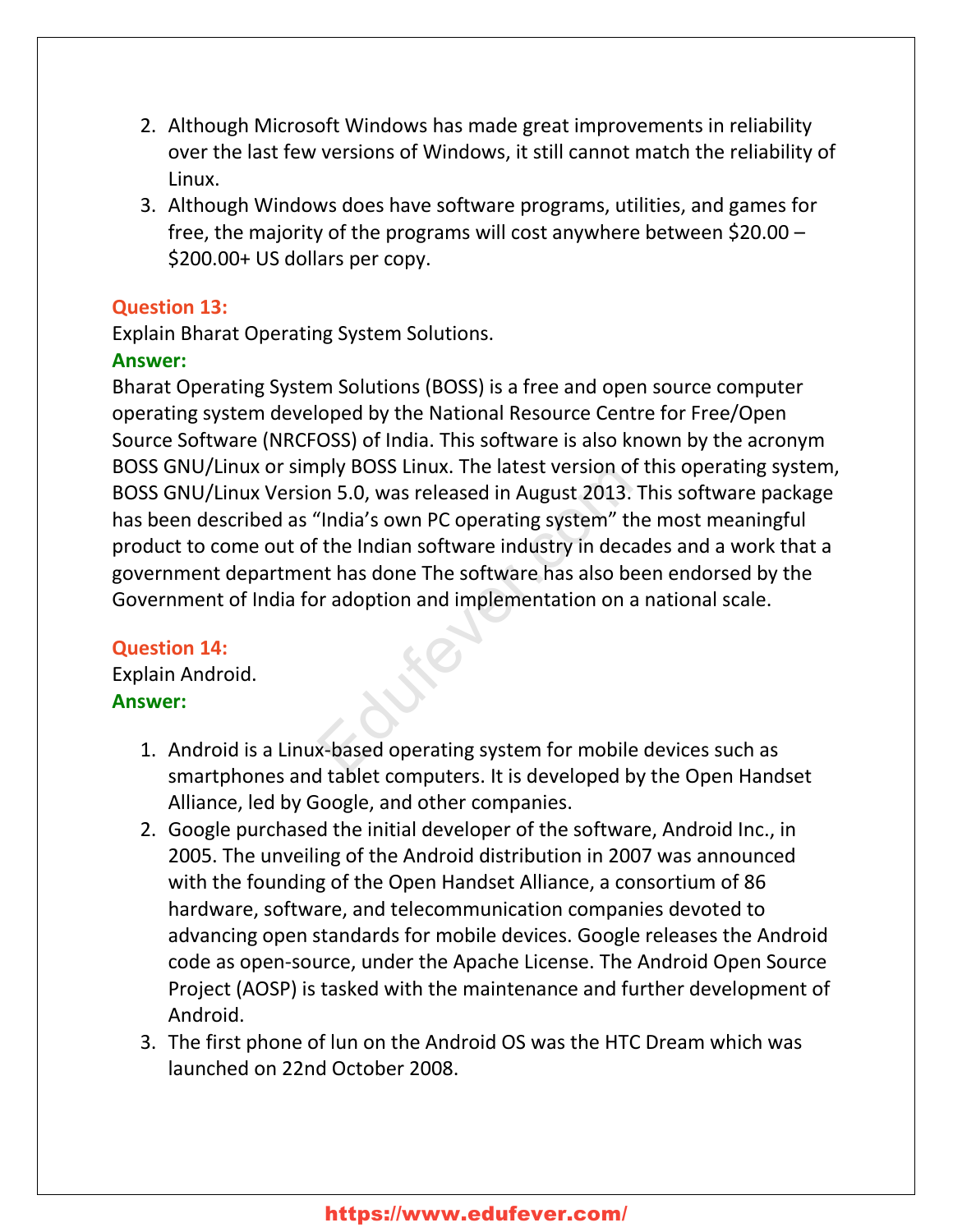# **Question 15:**

Explain Symbian operating system.

#### **Answer:**

Symbian is a mobile operating system (OS) and computing platform designed for smartphones and currently maintained by Accenture. The Symbian platform is the successor to Symbian OS and Nokia Series 60; unlike Symbian OS, which needed an additional user interface system, Symbian includes a user interface component based on S60 5th Edition. The latest version, Symbian—3, was officially released in Q4 2010, first used in the Nokia N8. In May 2011 an update, Symbian Anna, was officially announced, followed by Nokia Belle (previously Symbian Belle) in August 2011. Symbian OS was originally developed by Symbian Ltd. It is a descendant of Psion's EPOC and runs exclusively on ARM processors, although an unreleased x86 port existed.

# **Answer type Questions – [4-5 mark each]**

#### **Question 1:**

Explain process management.

#### **Or**

What do you mean by processor management of operating system ? **Answer:**

The operating system manages many kinds of activities ranging from user programs to system programs like printer spooler, name servers, file server etc. Each of these activities is encapsulated in a process. A process includes the complete execution context (code, data, PC, registers, OS resources in use etc.). The five major activities of an operating system in regard to processor management are : **Swer type Questions – [4-5 mark each**<br>
ement.<br>
processor management of operating sy<br>
manages many kinds of activities rangin<br>
pgrams like printer spooler, name serv<br>
is encapsulated in a process. A proces<br>
ntext (code, da

- 1. Creation and deletion of user and system processes.
- 2. Suspension and resumption of processes.
- 3. A mechanism for process synchronization
- 4. A mechanism for process communication.
- 5. A mechanism for deadlock handling.

#### **Question 2:**

Explain main-memory management.

#### **Answer:**

Primary-memory or Main-memory is a large array of words or bytes. Each word or